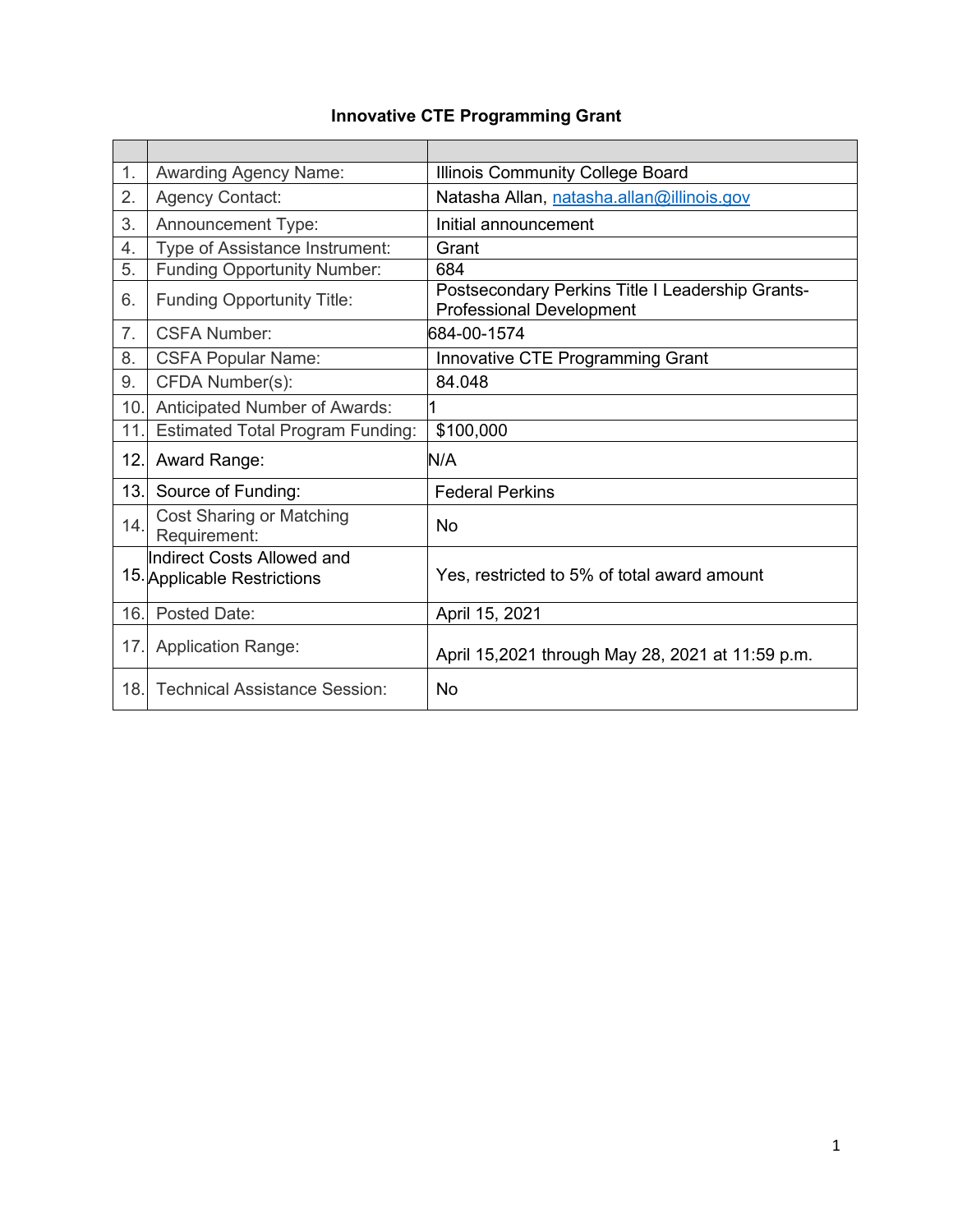# **A. Program Description**

This information stipulates the requirements for submitting a competitive request for proposal to support ICCB and the Illinois community college system in the development and implementation of innovative CTE programming. Eligible providers should carefully read this Notice of Funding Opportunity (NOFO) and visit the ICCB CTE website at <https://www.iccb.org/cte/> to obtain more information about CTE and Perkins V.

This NOFO and all respective grant application materials will be posted on the Illinois Community College Board (ICCB) website at [https://www.iccb.org/iccb/grant-opportunities/.](https://www.iccb.org/iccb/grant-opportunities/)

- i. **Deliverables:** The deliverables for this grant are as follows. These deliverables are broad in nature. Applicants should refer to Section E., Application Package Materials for more specific goals and deliverables.
	- 1. Professional development and technical assistance on Illinois Program of Study models.
	- 2. Technical assistance and support for competency-based education program development in the Illinois community college system.
- ii. **Budget Expenditure Categories:** Allowable expenditures include the following:

| <b>Education Department General Administrative Regulations (EDGAR)</b> |                                                                                                                                                                                                                                                                                                                                                                                                                                                                                                                                                                                                                    |  |  |  |  |
|------------------------------------------------------------------------|--------------------------------------------------------------------------------------------------------------------------------------------------------------------------------------------------------------------------------------------------------------------------------------------------------------------------------------------------------------------------------------------------------------------------------------------------------------------------------------------------------------------------------------------------------------------------------------------------------------------|--|--|--|--|
| <b>Expenditure categories</b>                                          |                                                                                                                                                                                                                                                                                                                                                                                                                                                                                                                                                                                                                    |  |  |  |  |
| Compensation-<br><b>Personnel</b><br>2 CFR 200.430                     | Compensation for personnel services includes all remuneration, paid<br>currently or accrued, for services of employees rendered during the<br>period of performance under the Federal award, including but not<br>necessarily limited to wages and salaries.                                                                                                                                                                                                                                                                                                                                                       |  |  |  |  |
| Compensation-<br><b>Fringe Benefits</b><br>2 CFR 200.431               | Fringe benefits are allowances and services provided by employers to<br>their employees as compensation in addition to regular salaries and<br>wages. Fringe benefits include, but are not limited to, the costs of<br>leave (vacation, family-related, sick or military), employee insurance,<br>pensions, and unemployment benefit plans. Except as provided<br>elsewhere in these principles, the costs of fringe benefits are allowable<br>provided that the benefits are reasonable and are required by law,<br>non-Federal entity-employee agreement, or an established policy of<br>the non-Federal entity. |  |  |  |  |
| <b>Travel Costs</b><br>2 CFR 200.474                                   | Travel costs are the expenses for transportation, lodging, subsistence,<br>and related items incurred by employees who are in travel status on<br>official business of the non-Federal entity. Such costs may be charged<br>on an actual cost basis, on a per diem or mileage basis in lieu of actual                                                                                                                                                                                                                                                                                                              |  |  |  |  |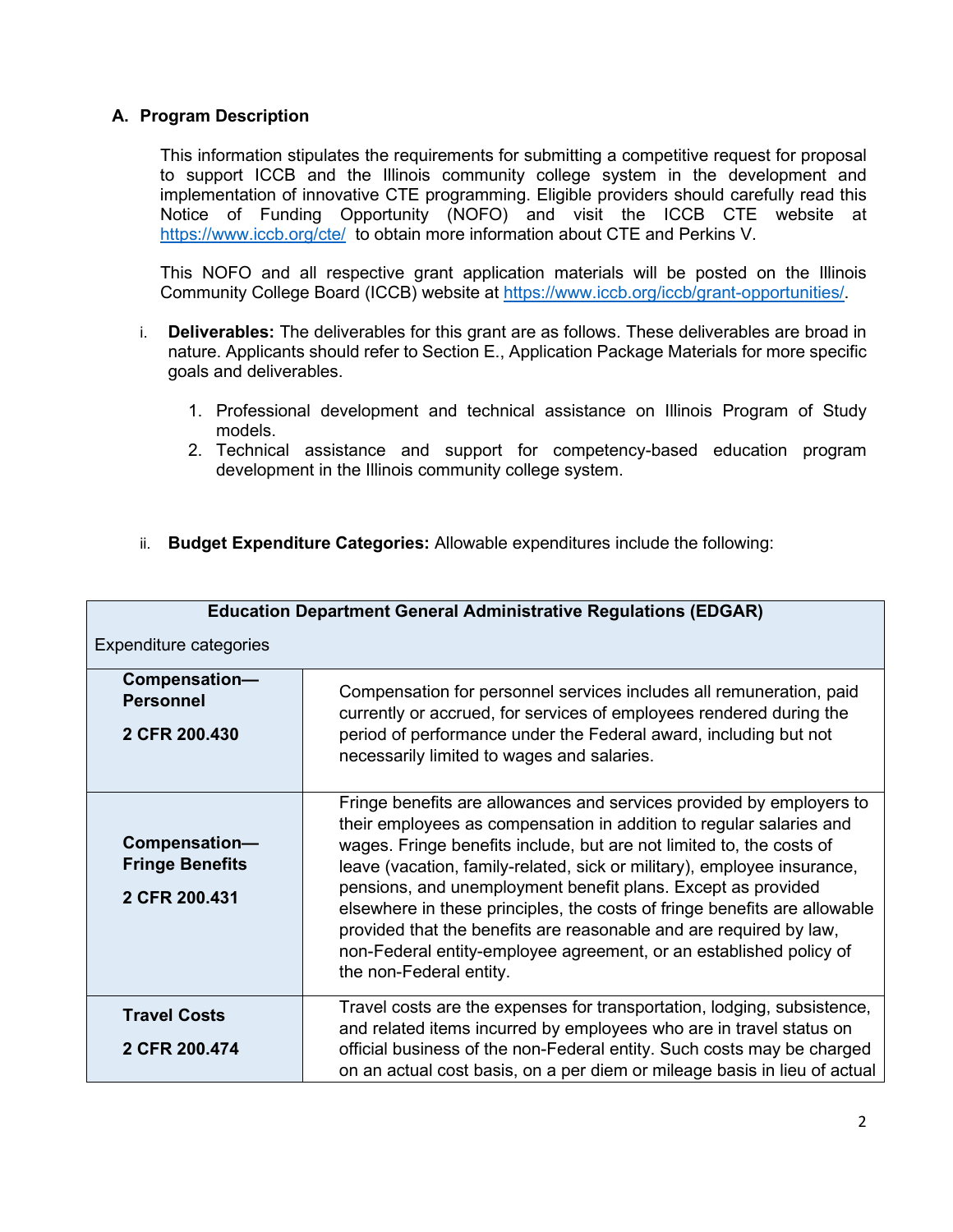|                                                                                   | costs incurred, or on a combination of the two, provided the method<br>used is applied to an entire trip and not to selected days of the trip.                                                                                                                                                                                                                                                                                                                                                                                                                                                                                                                                                                                                                                 |  |
|-----------------------------------------------------------------------------------|--------------------------------------------------------------------------------------------------------------------------------------------------------------------------------------------------------------------------------------------------------------------------------------------------------------------------------------------------------------------------------------------------------------------------------------------------------------------------------------------------------------------------------------------------------------------------------------------------------------------------------------------------------------------------------------------------------------------------------------------------------------------------------|--|
| <b>Equipment</b><br>2 CFR 200.33                                                  | Equipment is defined as an article of tangible personal property that<br>has a useful life of more than one year and a per-unit acquisition cost<br>which equals or exceeds the lesser of the capitalization level<br>established by the non-Federal entity for financial statement purposes,<br>or \$5,000. An applicant organization may classify equipment at a lower<br>dollar value but cannot classify it higher than \$5,000. Please also see<br>2 CFR §200.439 Capital Expenditures.                                                                                                                                                                                                                                                                                   |  |
| <b>Supplies</b><br>2 CFR 200.94                                                   | All tangible personal property [other than those described in §200.33<br>Equipment]. Generally, supplies include any materials that are<br>expendable or consumed during the course of the grant.                                                                                                                                                                                                                                                                                                                                                                                                                                                                                                                                                                              |  |
| <b>Contractual Services</b><br>2 CFR 200.318                                      | All products or services which are procured by contract. "Contract"<br>means a legal instrument by which a non-Federal entity purchases<br>property or services needed to carry out the project or program under<br>a Federal award.                                                                                                                                                                                                                                                                                                                                                                                                                                                                                                                                           |  |
| Consultant/<br><b>Professional Service</b><br><b>Costs</b><br>2 CFR 200.459       | Costs of professional and consultant services rendered by persons<br>who are members of a particular profession or possess a special skill,<br>and who are not officers or employees of the non-Federal entity.                                                                                                                                                                                                                                                                                                                                                                                                                                                                                                                                                                |  |
| <b>Training and</b><br><b>Education</b><br>2 CFR 200.472                          | The cost of training and education provided for employee<br>development.                                                                                                                                                                                                                                                                                                                                                                                                                                                                                                                                                                                                                                                                                                       |  |
| <b>Indirect Cost/</b><br><b>General</b><br><b>Administration</b><br>2 CFR 200.414 | Indirect costs: those costs incurred for a common or joint purpose<br>benefitting more than one cost objective, and not readily assignable to<br>the cost objectives specifically benefitted without effort<br>disproportionate to the results achieved. Indirect costs must be<br>classified within two broad categories: "Facilities" and "Administration."<br>"Facilities" is defined as depreciation on buildings, equipment and<br>capital improvement, interest on debt associated with certain buildings,<br>equipment and capital improvements, and operations and<br>maintenance expenses. "Administration" is defined as general<br>administration and general expenses such as the director's office,<br>accounting, personnel and all other types of expenditures. |  |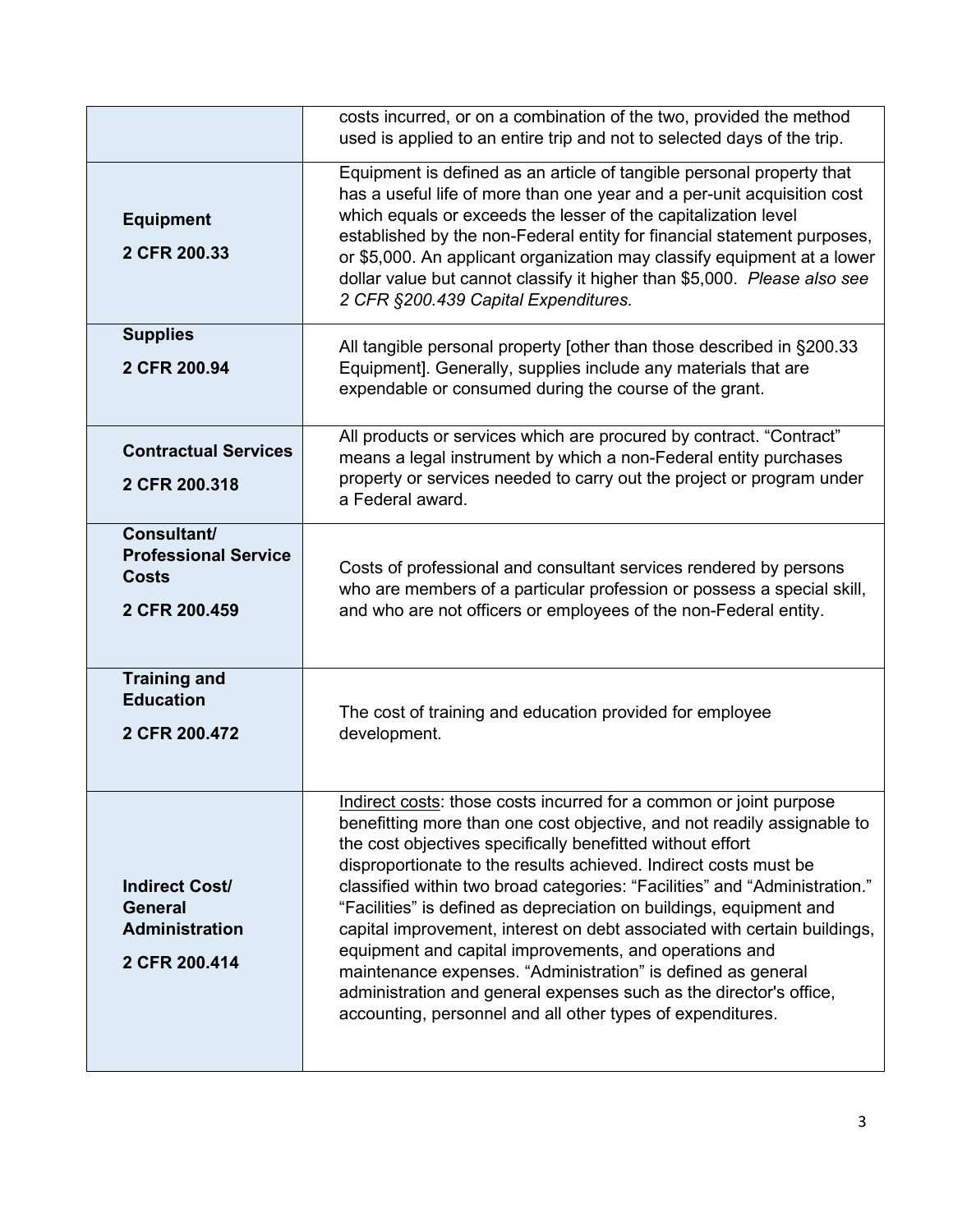| General Administration (Perkins Section 136(d)): organized           |  |
|----------------------------------------------------------------------|--|
|                                                                      |  |
| administrative activities that provide assistance and support to CTE |  |
| students, including activities specifically designed to provide      |  |
| administrative or managerial support for CTE programs and any        |  |
| special services provided for CTE students.                          |  |
|                                                                      |  |

## **B. Funding Information**

This grant is provided through the Illinois Community College Board. Available appropriation is **\$100,000**.

The grant period is from July 1, 2021- June 30, 2022.

Budget modifications up to 10% or \$1,000 (whichever is higher) of the total budget line item do not require ICCB approval. Budget modifications over 10% or \$1,000 (whichever is higher) of the total budget line must have prior ICCB approval. To request a budget modification, submit an amended budget and explanation for the requested changes to [ICCB.cte@illinois.gov.](mailto:ICCB.cte@illinois.gov)

All grant funds shall be subject to the Illinois Grant Funds Recovery Act (30 ILCS 705). All funds granted for the operation of this program must be used exclusively for the purposes stated in the approved proposal and must be expended in accordance with the approved budget and the grantee's policies and procedures related to such expenditures. Funds may only be expended for activities occurring during the grant period.

### **C. Eligibility Information**

To be eligible, an applicant must be in the state of Illinois, in good standing with Illinois and be one of the following:

- Local Educational Agencies (LEAs)
- Institutions of Higher Education (IHEs)
- Public or Private nonprofit agencies

Additionally, to be considered for funding under this grant, an applicant must have demonstrated effectiveness in the aforementioned Deliverables of this NOFO. This demonstrated competencies include the following:

- A minimum of 3-years of professional development and technical assistance on secondary to postsecondary transitions.
- A minimum of 3-years of experience in providing professional development or support on topics related to career pathways, equity, programs of study, and competency-based education.
- Ability to travel on-site to funded programs and provide targeted technical assistance.

### **D. Application and Submission Information**

All materials needed for the application are on the Illinois Community College Board's website at [https://www.iccb.org/iccb/grant-opportunities/.](https://www.iccb.org/iccb/grant-opportunities/)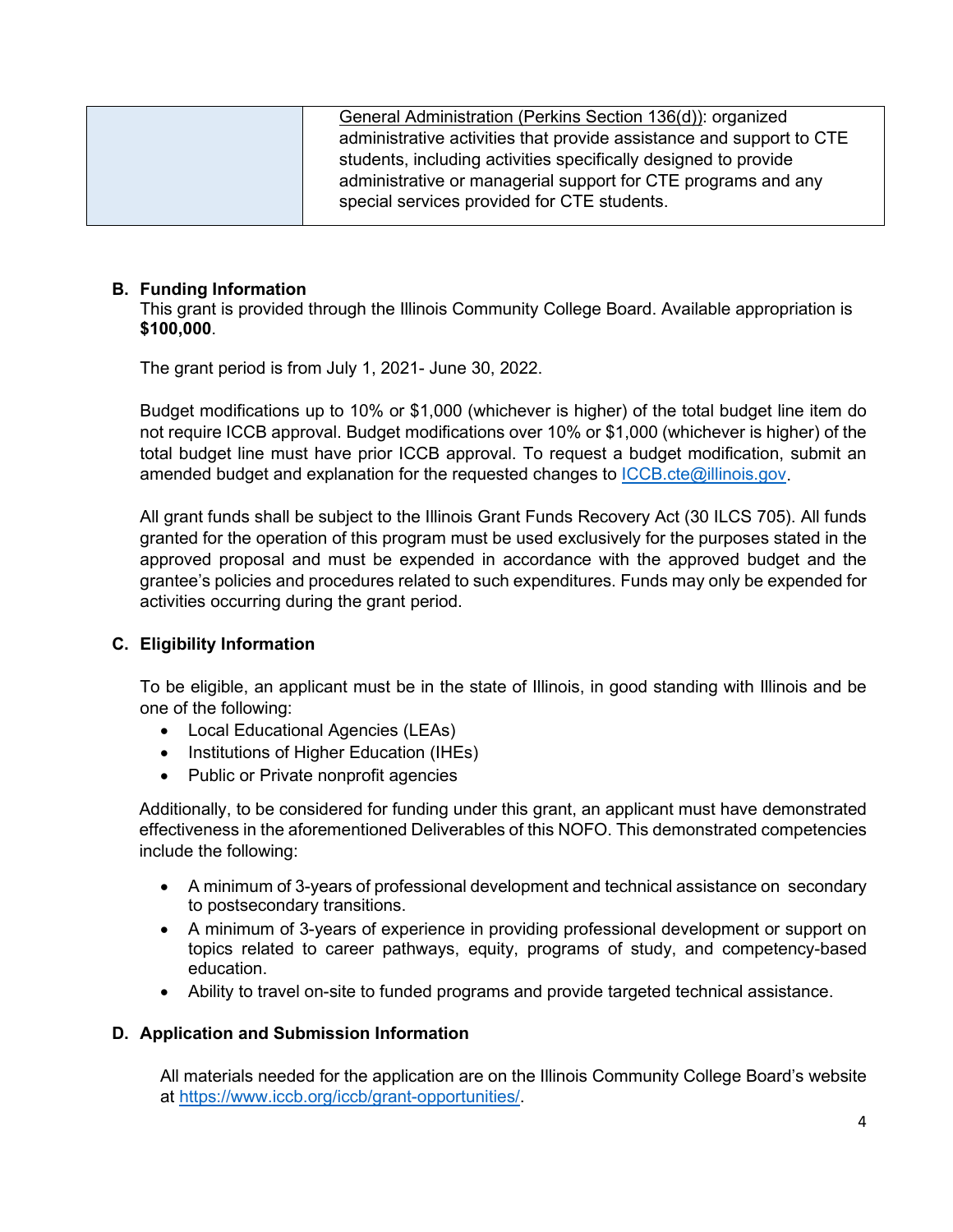- i. **Application Deadline:** no later than **11:59 p.m. (CST) May 28, 2021.**
	- **Submit applications to [ICCB.cte@illinois.gov.](mailto:ICCB.cte@illinois.gov)**
	- **Include "Innovative CTE Programming Grant" as the subject line.**

The following Applications will not be considered for funding:

- Applications received after the deadline
- Applications from applicants that do not meet the eligibility criteria
- Applications that are incomplete in any way or include unallowable uses of funds. *Uses of funds should follow federal EDGAR guidelines and requirements for uses of funds per Section 135b of Perkins V.*

# ii. **DUNS and/or UEI**

Applicants will also need their Dun and Bradstreet Universal Numbering System (DUNS) Number or a Unique Entity Identifier (UEI) and System for Award Management (SAM). Each applicant (unless the applicant is an individual or Federal or State awarding agency that is exempt from those requirements under 2 CFR § 25.110(b) or (c), or has an exception approved by the Federal or State awarding agency under 2 CFR § 25.110(d)) is required to:

- Be registered in SAM before submitting its application. To establish a SAM registration, go to [www.SAM.gov a](http://www.sam.gov/)nd/or utilize this instructional link: [How to](https://www.illinois.gov/sites/GATA/Documents/How%20to%20Register%20in%20SAMS.pdf) [Register in SAM f](https://www.illinois.gov/sites/GATA/Documents/How%20to%20Register%20in%20SAMS.pdf)rom the [www.grants.illinois.gov R](http://www.grants.illinois.gov/)esource Links tab.
- Provide a valid DUNS or UEI number in its application.
- Continue to maintain an active SAM registration with current information at all times during which it has an active award or an application or plan under consideration by an awarding agency. The ICCB will not make an award to an applicant until the applicant has complied with all applicable DUNS and SAM requirements. If an applicant has not fully complied with the requirements the applicant is not qualified to receive this award

# **E. Application Package Materials:** All Application materials will be located at

- [https://www.iccb.org/iccb/grant-opportunities/,](https://www.iccb.org/iccb/grant-opportunities/) along with this NOFO.
	- 1. **Grant Cover Page and Work Plan**  Applicants must complete and submit a grant Cover Page and Work Plan. This is where the applicant will detail how it will fulfill each of the grant Deliverables and accompanying Objectives. Applicants should be as specific as possible. The following information must be provided:
		- o **Deliverable 1: Professional development and technical assistance on Illinois Program of Study models.** The Illinois Programs of Study models were developed in crucial industry areas as part of the Illinois State Plan for Strengthening Career and Technical Education for the 21st Century Act (Perkins V Plan). This Guide was developed in consultation and collaboration with the Illinois State Board of Education (ISBE) through a process led and facilitated by Education Systems Center at NIU (EdSystems). At a minimum, proposed activities must include:
			- Objective 1: A plan for professional development and technical assistance to the community college system and their partners on the development, implementation, and evaluation of programs of study. This may include webinars, resource development, workshops, and one-on-one technical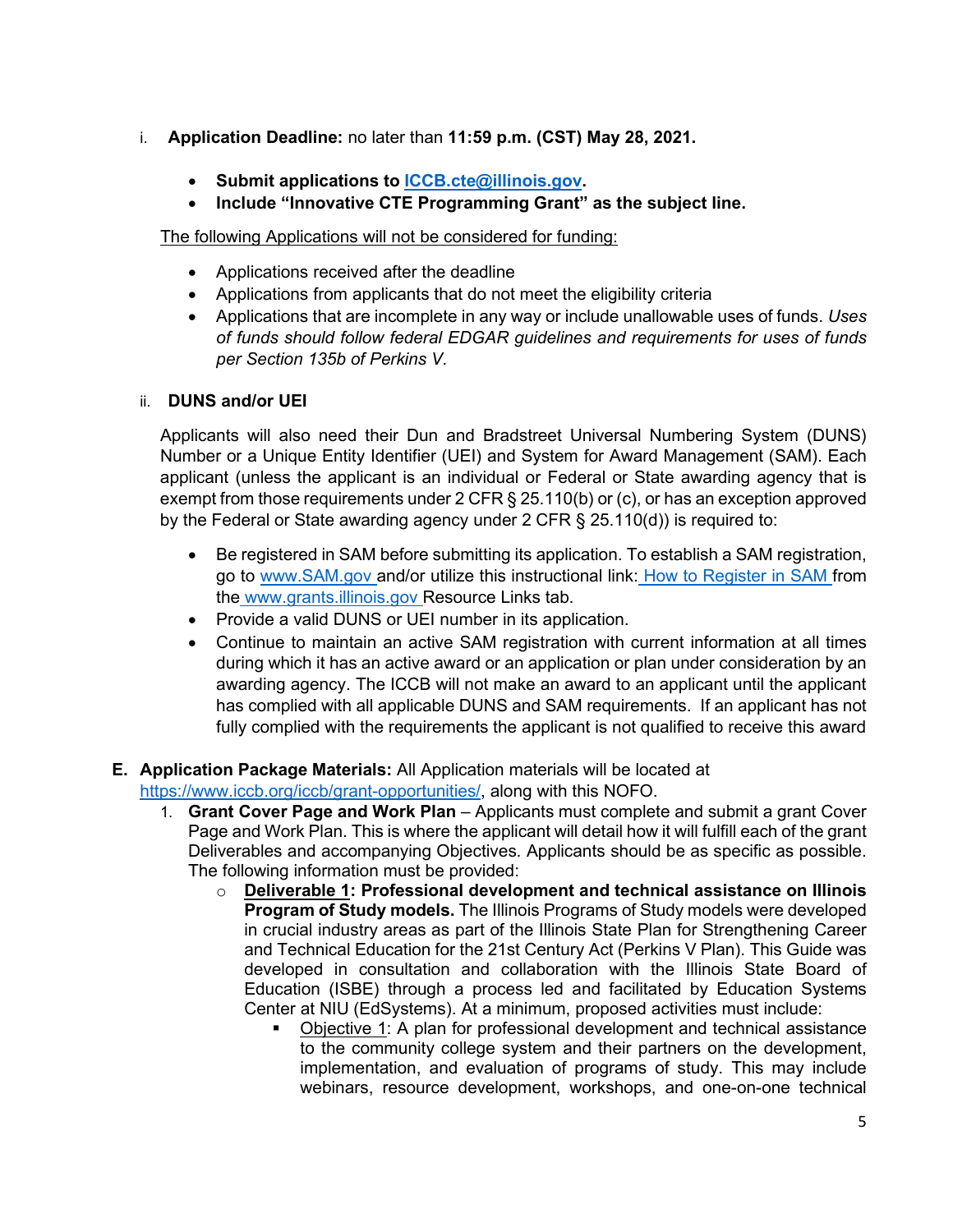assistance. Topics may include: employer engagement, understanding and incorporating key competencies, effective practices for partnership and alignment, and engaging other stakeholders such as counselors.

- Objective 2: Propose revisions and/or updates to current models as needed.
- Objective 3: Propose additional models to be created, as necessary.
- o **Deliverable 2: Technical assistance and support for competency-based education program development in the Illinois community college system.** Significant interest has grown for development of competency-based education programming within the community college system. To aid in this effort, the ICCB, in partnership with seven community colleges, is participating in the CBE Equity Collaboratory, supported by JFF and the Competency-based Education Network. The Equity Collaboratory runs from March 2021-November 2021. The goal of the Collaboratory is to develop an equity-guided action plan for developing CBE programs at participating community colleges. Additional technical assistance is needed to support the ICCB and the system in this effort. At a minimum, proposed activities may include:
	- Objective 1: Limited virtual meetings (2-3) with the ICCB and participating Illinois community colleges in the Collaboratory to advance the action plan.
	- Objective 2: Engage in research on competency-based education to inform decision-making, policy formation, and resource needs of institutions developing CBE programs.
	- Objective 3: Offer technical assistance and support to institutions engaging in CBE development. Technical assistance may include: webinars, resource development, workshops, and one-on-one technical assistance.
	- Objective 4: Host a CBE Forum (Spring 2022) for community college practitioners and faculty on effective practices in CBE development and implementation.

### 2. **Uniform Budget**

- **F. Application Review Information:** Applications will be reviewed using a merit-based review process (2 CFR 200.204) using a committee of experts in the field of adult education and professional development. A rubric will be used to assess the extent to which the applicant meets the criteria in each category. There are 70 points total. The point breakdown is as follows:
	- 40 points: Detailed activity information as related to outlined Deliverables.
	- 20 points: Demonstrated Effectiveness in providing the Deliverables as outlined in Section C. Eligibility Information.
	- 10 points: Budget is appropriate and follows all allowable uses of funds.

### **i. Merit-Based Evaluation Appeal Process**

- a. Competitive grant appeals are limited to the evaluation process. Evaluation scores may not be protested. Only the evaluation process is subject to appeal.
- b. An appeal must be received within 14 calendar days after the date that the grant award notice has been published.
- c. Response to Appeal: ICCB will acknowledge receipt of an appeal within fourteen 14 calendar days from the date the appeal was received and will respond to the appeal within 60 days or supply a written explanation to the appealing party as to why additional time is required.